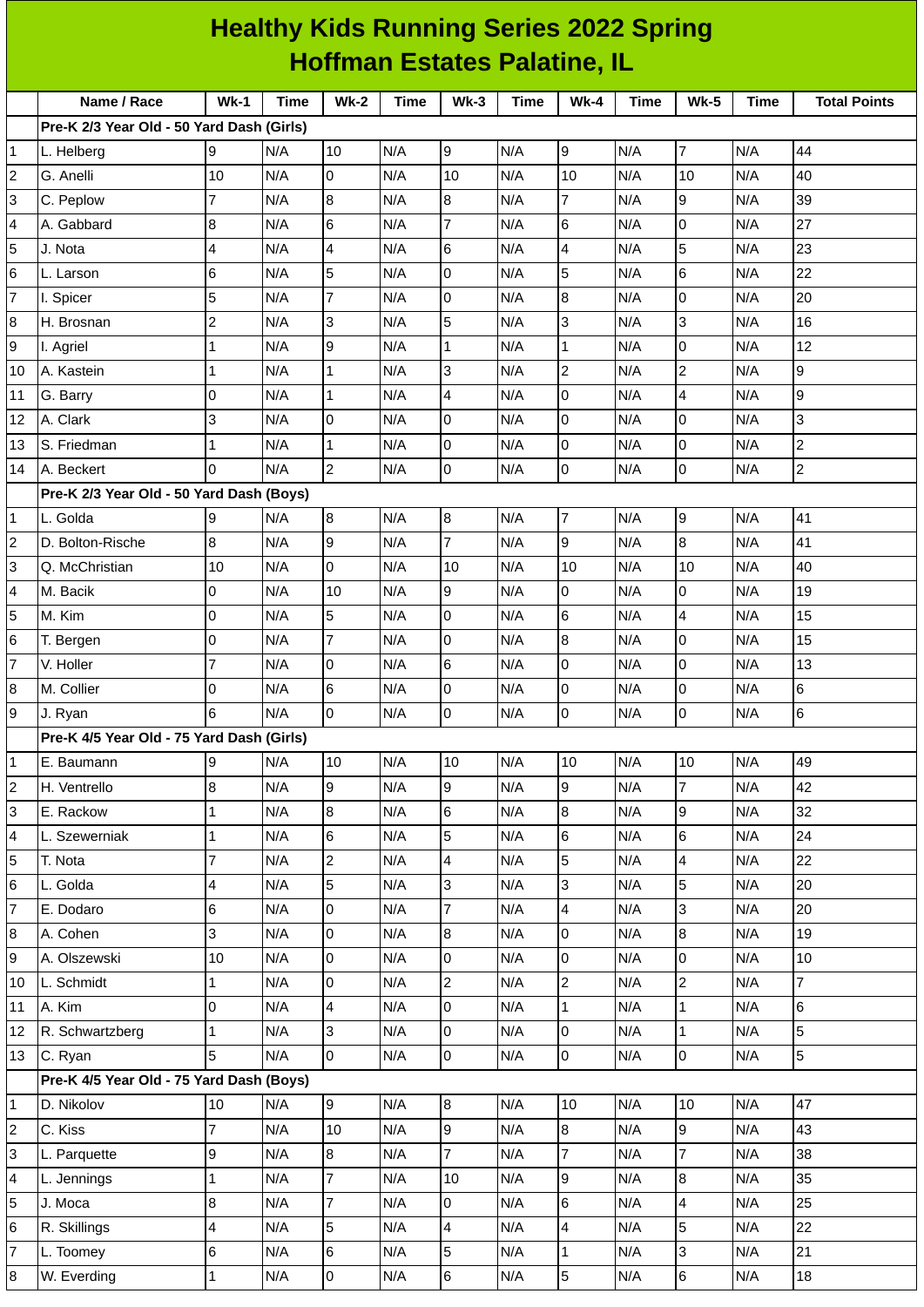## **Healthy Kids Running Series 2022 Spring Hoffman Estates Palatine, IL**

| 9                | F. Sullivan                                 | 3              | N/A   | $\overline{\mathbf{4}}$ | N/A   | $\overline{0}$           | N/A   | $\mathbf{1}$   | N/A   | $\mathbf 1$             | N/A   | 9              |
|------------------|---------------------------------------------|----------------|-------|-------------------------|-------|--------------------------|-------|----------------|-------|-------------------------|-------|----------------|
| 10               | E. Sullivan                                 | $\overline{c}$ | N/A   | 3                       | N/A   | $\mathsf 0$              | N/A   | 3              | N/A   | $\mathbf 1$             | N/A   | 9              |
| 11               | J. Smyrniotis                               | 5              | N/A   | l0                      | N/A   | $\mathsf 0$              | N/A   | $\mathbf 1$    | N/A   | $\overline{c}$          | N/A   | 8              |
| 12               | J. Cafmeyer                                 | $\mathbf{1}$   | N/A   | $\overline{c}$          | N/A   | $\overline{c}$           | N/A   | $\mathbf 1$    | N/A   | $\mathbf 1$             | N/A   | $\overline{7}$ |
| 13               | G. Favata                                   | 1              | N/A   | $\mathbf{1}$            | N/A   | $\mathbf{1}$             | N/A   | $\mathbf{1}$   | N/A   | $\mathbf 1$             | N/A   | 5              |
| 14               | C. Peiffer                                  | 1              | N/A   | $\mathbf{1}$            | N/A   | 0                        | N/A   | 0              | N/A   | $\mathbf 1$             | N/A   | 3              |
| 15               | O. Flahive                                  | 0              | N/A   | $\mathsf 0$             | N/A   | $\mathbf 1$              | N/A   | $\overline{c}$ | N/A   | $\mathsf 0$             | N/A   | 3              |
| 16               | N. Lampros                                  | O              | N/A   | l0                      | N/A   | 3                        | N/A   | 0              | N/A   | $\overline{0}$          | N/A   | 3              |
| 17               | E. Martinez                                 | $\mathbf{1}$   | N/A   | lo                      | N/A   | 0                        | N/A   | 0              | N/A   | $\mathbf 1$             | N/A   | $\overline{c}$ |
|                  | Kindergarten & 1st Grade - 1/4 Mile (Girls) |                |       |                         |       |                          |       |                |       |                         |       |                |
| 1                | S. Segovich                                 | 10             | 01:43 | 10                      | 01:39 | 9                        | 01:40 | 10             | 01:32 | 10                      | 01:34 | 49             |
| $\boldsymbol{2}$ | N. Helberg                                  | 8              | 01:54 | $\, 8$                  | 01:54 | $\bf{8}$                 | 01:57 | $8\,$          | 01:48 | $\boldsymbol{9}$        | 01:51 | 41             |
| 3                | V. Agriel                                   | 9              | 01:47 | 9                       | 01:43 | 10                       | 01:37 | 9              | 01:34 | $\mathsf 0$             | N/A   | 37             |
| 4                | E. Reschke                                  | $\overline{7}$ | 02:08 | $6\phantom{.}6$         | 02:10 | $\overline{7}$           | 02:18 | $\overline{7}$ | 02:05 | $\boldsymbol{8}$        | 02:02 | 35             |
| 5                | R. Moca                                     | 5              | 02:17 | $\overline{7}$          | 02:07 | 0                        | N/A   | $\overline{c}$ | 02:23 | $\overline{7}$          | 02:06 | 21             |
| 6                | A. Dodaro                                   | $\,$ 6         | 02:14 | lo                      | N/A   | $6\phantom{a}$           | 02:19 | 4              | 02:13 | 5                       | 02:11 | 21             |
| $\overline{7}$   | E. Herzog                                   | 1              | 02:39 | $\overline{c}$          | 02:21 | $\mathsf 0$              | N/A   | 5              | 02:11 | $\overline{7}$          | 02:06 | 15             |
| 8                | S. Larson                                   | 1              | N/A   | $\overline{\mathbf{4}}$ | 02:18 | $\pmb{0}$                | N/A   | 6              | 02:10 | $\pmb{4}$               | 02:26 | 15             |
| 9                | C. McChristian                              | $\mathbf{1}$   | 02:52 | 3                       | 02:19 | 5                        | 02:20 | 3              | 02:16 | $\overline{0}$          | N/A   | 12             |
| 10               | V. Wekerle                                  | 4              | 02:23 | l0                      | N/A   | 4                        | 02:25 | 0              | N/A   | $\overline{c}$          | 02:35 | 10             |
| 11               | D. Schwartzberg                             | 3              | 02:31 | $\mathbf{1}$            | 02:28 | $\mathsf 0$              | N/A   | $\mathbf{1}$   | 02:29 | $\mathsf{3}$            | 02:29 | 8              |
| 12               | S. Fotland                                  | 0              | N/A   | 5                       | 02:13 | 0                        | N/A   | 0              | N/A   | $\overline{0}$          | N/A   | 5              |
| 13               | K. Creagh                                   | $\overline{c}$ | 02:32 | 0                       | N/A   | $\pmb{0}$                | N/A   | 0              | N/A   | $\mathsf 0$             | N/A   | $\overline{c}$ |
| 14               | N. Moholkar                                 | 0              | N/A   | $\mathbf{1}$            | 02:42 | $\overline{0}$           | N/A   | 0              | N/A   | $\mathsf 0$             | N/A   | $\mathbf{1}$   |
| 15               | K. Roman                                    | $\mathbf{1}$   | 02:36 | lo.                     | N/A   | 0                        | N/A   | 0              | N/A   | $\overline{0}$          | N/A   | $\mathbf{1}$   |
|                  | Kindergarten & 1st Grade - 1/4 Mile (Boys)  |                |       |                         |       |                          |       |                |       |                         |       |                |
| $\mathbf{1}$     | J. Orta                                     | 10             | 01:34 | 10                      | 01:41 | 10                       | 01:37 | 9              | 01:41 | 10                      | 01:32 | 49             |
| 2                | S. Rackow                                   | 9              | 01:40 | 10                      | 01:41 | 9                        | 01:46 | 10             | 01:39 | l9                      | 01:34 | 47             |
| 3                | D. Stienstra                                | $\mathbf{1}$   | N/A   | $6\phantom{a}$          | 01:51 | 8                        | 01:48 | $\overline{7}$ | 01:47 | 8                       | 01:41 | 30             |
| 4                | W. Huitink                                  | 8              | 01:45 | 5                       | 01:54 | 3                        | 01:53 | 6              | 01:48 | $\mathbf{1}$            | 01:53 | 23             |
| 5                | L. Parquette                                | 8              | 01:45 | 3                       | 01:56 | $\overline{2}$           | 01:54 | $\overline{4}$ | 01:49 | $\,6$                   | 01:46 | 23             |
| 6                | G. Everding                                 | 5              | 01:52 | l0                      | N/A   | $\overline{8}$           | 01:48 | 6              | 01:48 | $\overline{\mathbf{4}}$ | 01:49 | 23             |
| $\overline{7}$   | D. Nichols                                  | 5              | 01:52 | $\overline{7}$          | 01:50 | $6\phantom{.}6$          | 01:49 | 3              | 01:50 | $\mathbf 1$             | 01:56 | 22             |
| 8                | C. Muniz                                    | 1              | 01:57 | $\boldsymbol{8}$        | 01:49 | $\overline{0}$           | N/A   | $\overline{8}$ | 01:46 | $\mathbf 1$             | 01:50 | 18             |
| 9                | J. Sweet                                    | 6              | 01:49 | 1                       | 01:59 | 5                        | 01:50 | $\overline{3}$ | 01:50 | $\mathbf 1$             | 01:55 | 16             |
| 10               | S. Anderson                                 | $\overline{2}$ | 01:55 | $\mathbf{1}$            | 01:58 | $\overline{\mathcal{L}}$ | 01:52 | 3              | 01:50 | 4                       | 01:49 | 14             |
| 11               | M. Muniz                                    | $\mathbf 1$    | 02:05 | 5                       | 01:54 | $\overline{0}$           | N/A   | $\mathbf{1}$   | 01:56 | $\overline{7}$          | 01:43 | 14             |
| 12               | N. Toomey                                   | 1              | 02:11 | $\overline{2}$          | 01:57 | $\mathbf{1}$             | 01:55 | $\overline{3}$ | 01:50 | 5                       | 01:48 | 12             |
| 13               | E. Kastein                                  | $\overline{c}$ | 01:55 | $\mathbf{1}$            | 02:01 | $\mathbf{1}$             | 01:57 | $\overline{1}$ | 01:53 | $\mathbf{1}$            | 01:53 | 6              |
| 14               | A. Downing                                  | 3              | 01:54 | $\overline{1}$          | 02:01 | $\overline{0}$           | N/A   | $\mathbf 1$    | 02:04 | $\mathbf{1}$            | 01:56 | 6              |
| 15               | J. Kahl                                     | 0              | N/A   | l0                      | N/A   | $\overline{0}$           | N/A   | $\overline{1}$ | 01:56 | $\overline{\mathbf{4}}$ | 01:49 | 5              |
| 16               | C. Everding                                 | $\mathbf{1}$   | 02:00 | 0                       | N/A   | $\mathbf{1}$             | 01:59 | $\mathbf{1}$   | 02:08 | $\mathbf 1$             | 02:08 | 4              |
| 17               | D. Anelli                                   | $\mathbf 1$    | 02:24 | lo.                     | N/A   | $\mathbf{1}$             | 02:06 | $\mathbf 1$    | 02:00 | $\mathbf 1$             | 02:11 | 4              |
| 18               | D. Spicer                                   | $\mathbf 1$    | 02:01 | 1                       | 02:05 | $\overline{0}$           | N/A   | $\overline{1}$ | 01:59 | $\mathbf 1$             | 01:55 | 4              |
| 19               | S. Bedsole                                  | $\mathbf 1$    | 02:09 | $\mathbf{1}$            | 02:18 | $\mathbf 1$              | 02:21 | $\mathbf 1$    | 02:30 | $\mathsf 0$             | N/A   | 4              |
| 20               | L. Peiffer                                  | 0              | N/A   | $\mathbf{1}$            | 02:38 | 0                        | N/A   | $\mathbf 1$    | 02:00 | $\mathbf{1}$            | 02:21 | 3              |
| 21               | N. Reschke                                  | $\mathbf{1}$   | N/A   | $\overline{1}$          | 02:28 | $\mathbf{1}$             | 02:33 | $\overline{0}$ | N/A   | $\mathsf 0$             | N/A   | 3              |
| 22               | L. Bergen                                   | 0              | N/A   | $\mathbf{1}$            | 03:00 | $\overline{0}$           | N/A   | $\mathbf{1}$   | N/A   | lo                      | N/A   | $\overline{2}$ |
| 23               | M. Smyrniotis                               | 1              | 02:31 | l0                      | N/A   | $\overline{0}$           | N/A   | $\mathbf 1$    | 02:16 | O                       | N/A   | $\overline{c}$ |
|                  |                                             |                |       |                         |       |                          |       |                |       |                         |       |                |